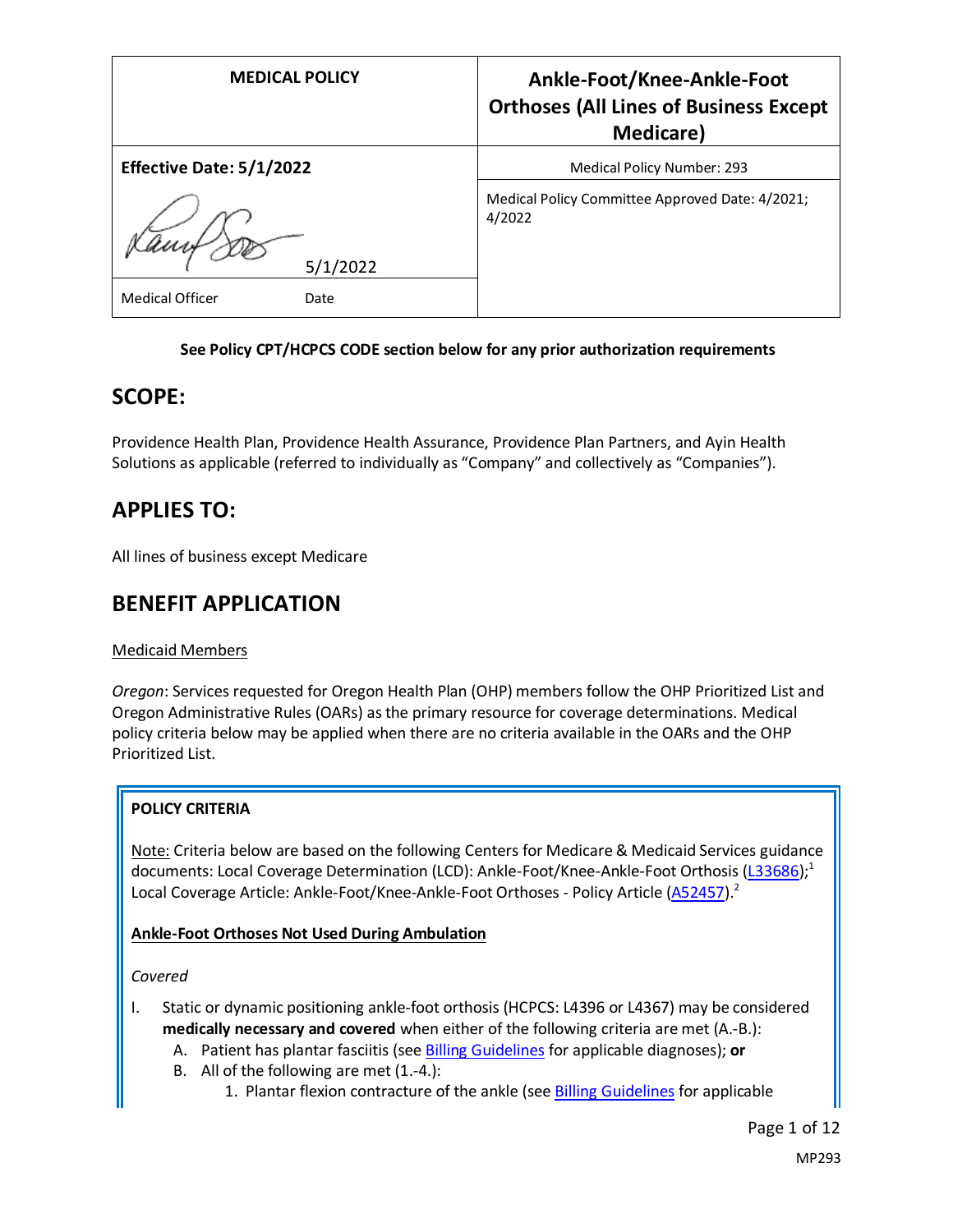diagnoses) with dorsiflexion on passive range of motion testing of at least 10 degrees (i.e., a nonfixed contracture) and both of the following are met (a.-b.);

- a. The pre-treatment passive range of motion is measured with a goniometer and documented in the medical record; **and**
- b. Documentation shows appropriate stretching program has been carried out by professional staff (in a nursing facility) or caregiver (at home); **and**
- 2. Reasonable expectation of the ability to correct the contracture; **and**
- 3. Contracture is interfering or expected to interfere significantly with the beneficiary's functional abilities; **and**
- 4. Used as a component of a therapy program which includes active stretching of the involved muscles and/or tendons.

#### *Replacements*

II. A maximum of one (1) replacement ankle-foot orthosis (HCPCS: L4392) may be considered **medically necessary and covered** per six (6) month period when criterion I. above is met.

#### *Not Covered*

- III. Static or dynamic positioning ankle-foot orthosis is considered **not medically necessary and not covered** when criterion I. above is not met.
- IV. Static or dynamic positioning ankle-foot orthosis (HCPCS: L4396 or L4367) or replacement interface (L4392) is considered **not medically necessary and not covered** for the treatment of fixed plantar flexion contracture of the ankle (i.e, dorsiflexion on passive range of motion less than 10 degrees).
- V. Static or dynamic positioning ankle-foot orthosis (HCPCS: L4396 or L4367) or replacement interface (L4392) is considered **not medically necessary and not covered** for the treatment of foot drop without an ankle flexion contracture.
- VI. A component of a static/dynamic ankle-foot orthosis that is used to address positioning of the knee or hip is considered **not medically necessary and not covered**.

#### **Ankle-Foot Orthoses and Knee-Ankle Foot Orthoses Used During Ambulation**

#### *Covered*

VII. Ankle-foot orthoses (HCPCS: L1900, L1902, L1904, L1906, L1907, L1910, L1920, L1930, L1932, L1940, L1945, L1950, L1951, L1960, L1970, L1971, L1980, L1990, L2106, L2108, L2112, L2114, L2116, L4350, L4360, L4361, L4386, L4387 and L4631) may be considered **medically necessary and covered** for ambulatory beneficiaries with weakness or deformity of the foot and ankle when both of the following criteria are met (A.-B.):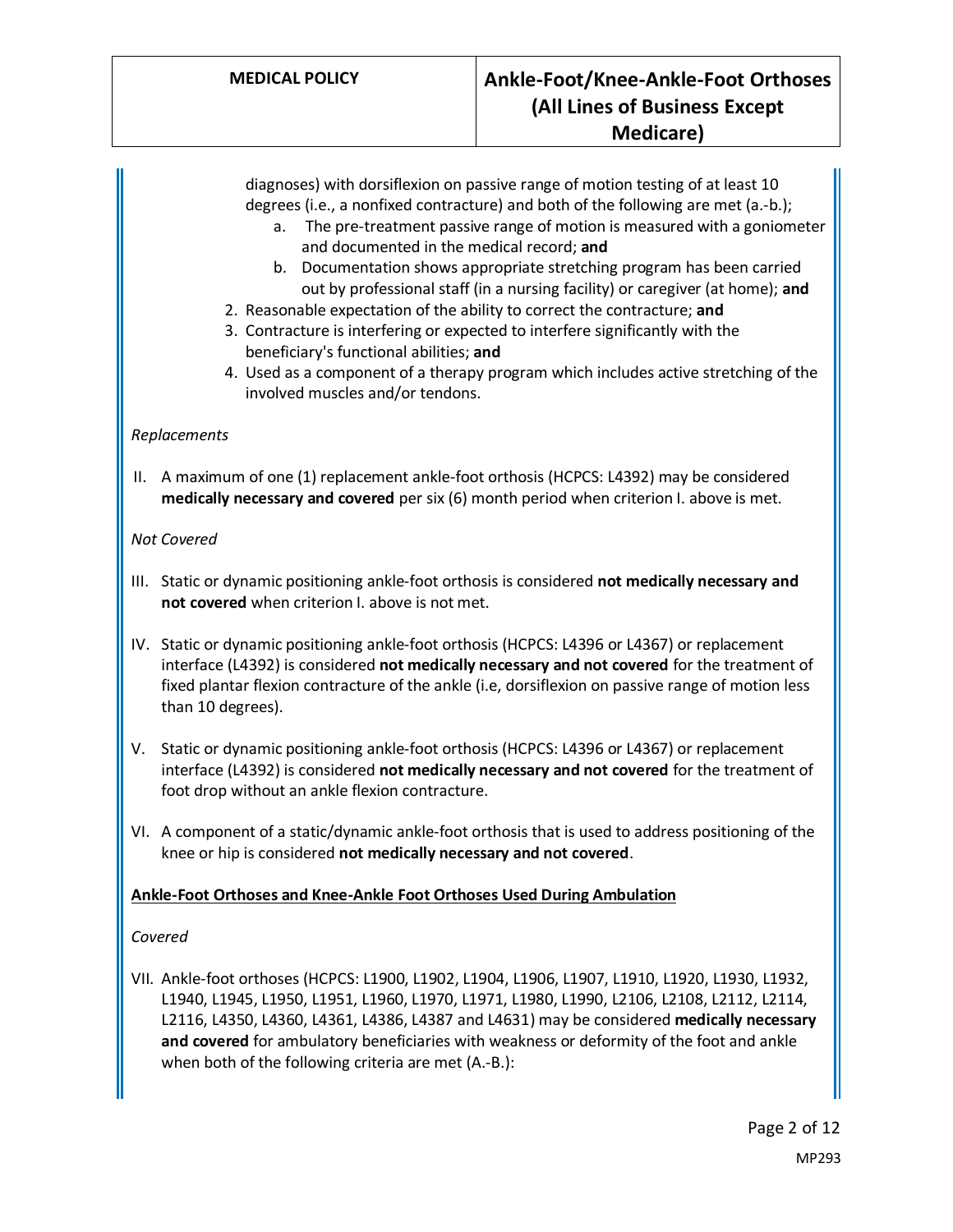- A. Patient requires stabilization for medical reasons; **and**
- B. Patient has the potential to benefit functionally.
- VIII. Knee-ankle-foot orthoses (HCPCS: L2000, L2005, L2010, L2020, L2030, L2034, L2035, L2036, L2037, L2038, L2126, L2128, L2132, L2134, L2136, and L4370) may be considered **medically necessary and covered** for patients for whom an ankle-foot orthosis for whom additional knee stability is required.
- IX. L coded additions to ankle-foot orthoses and knee-ankle-foot orthoses (L2180, L2182, L2184, L2186, L2188, L2190, L2192, L2200, L2210, L2220, L2230, L2232, L2240, L2250, L2260, L2265, L2270, L2275, L2280, L2300, L2310, L2320, L2330, L2335, L2340, L2350, L2360, L2370, L2375, L2380, L2385, L2387, L2390, L2395, L2397, L2405, L2415, L2425, L2430, L2492, L2500, L2510, L2520, L2525, L2526, L2530, L2540, L2550, L2750, L2755, L2760, L2768, L2780, L2785, L2795, L2800, L2810, L2820, L2830) may be considered **medically necessary and covered** when either criteria VII., VIII., or IX. above are met.
- X. Concentric adjustable torsion style mechanism used to assist ankle joint plantarflexion or dorsiflexion (HCPCS: L2999) may be considered **medically necessary and covered** for patients who require ankle plantar or dorsiflexion assist in the absence of any co-existing joint contracture**.**
- XI. Ankle-foot orthoses and knee-ankle foot orthoses that are custom fabricated may be considered **medically necessary and covered** when criterion II. or III. above are met and at least one of the following (A.-E.):
	- A. Patient could not be fit with a prefabricated ankle-foot orthoses;
	- B. The condition necessitating the orthosis is expected to be permanent or of longstanding duration (more than 6 months);
	- C. There is a need to control the knee, ankle or foot in more than one plane;
	- D. Patient has a documented neurological, circulatory, or orthopedic status that requires custom fabricating over a model to prevent tissue injury;
	- E. Patient has a healing fracture which lack normal anatomical integrity or anthropometric proportions.

#### *Not Covered*

XII. Ankle-foot orthoses and knee-ankle foot orthoses that are custom fabricated are considered **not medically necessary and not covered** when criterion XI. above is not met.

XIII.Microprocessor-controlled knee-ankle foot orthosis devices (e.g. C-brace Orthotronic Mobility System by Ottobock USA) are considered **investigational and not covered.**

Link t[o Policy Summary](#page-10-0)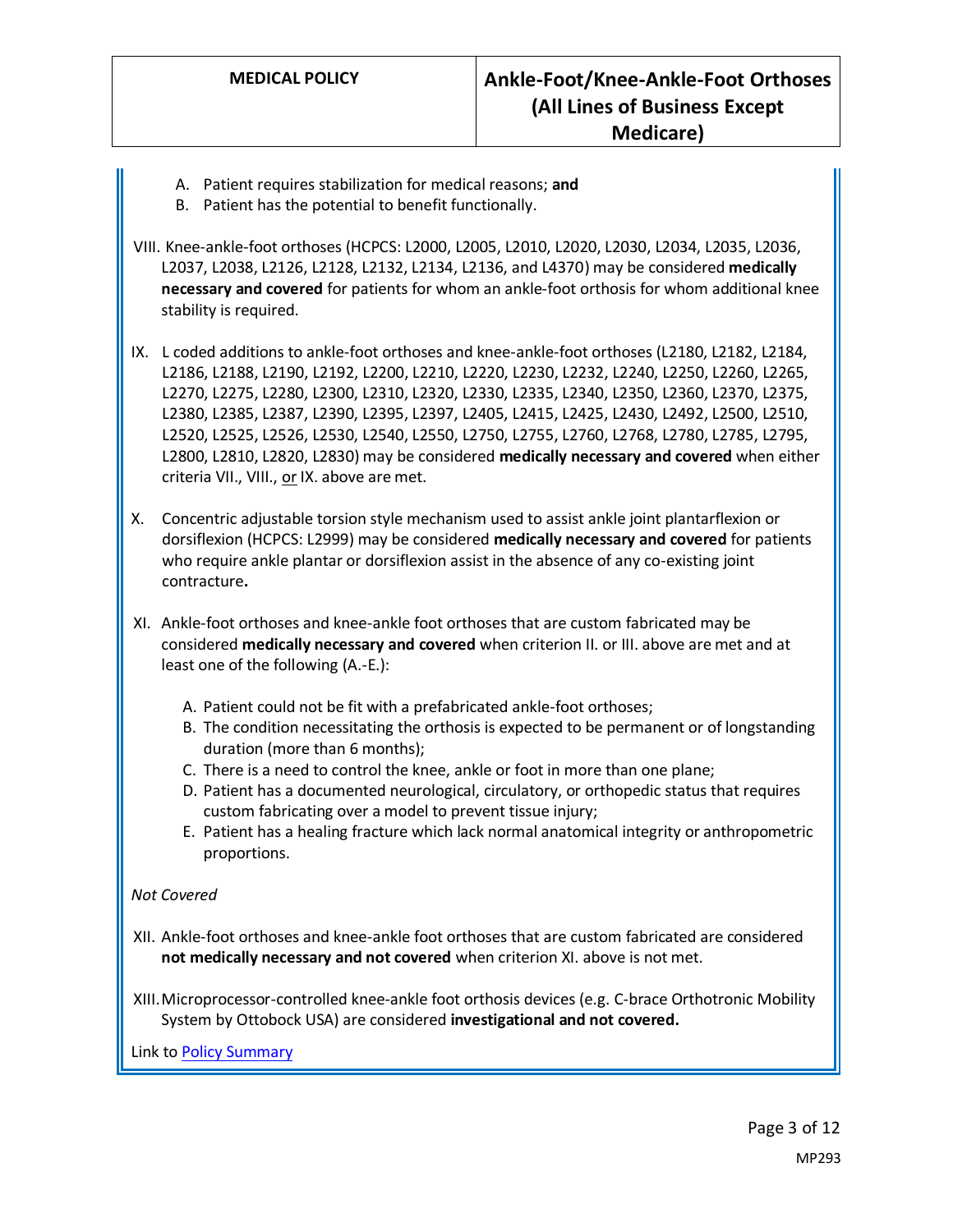## **BILLING GUIDELINES**

- Claims for a foot drop splint/recumbent positioning device (L4398) or replacement interface (L4394) will not be reimbursed. A foot drop splint/recumbent positioning device and replacement interface will be denied as not reasonable and necessary in a beneficiary with foot drop who is nonambulatory because there are other more appropriate treatment modalities.
- Concentric adjustable torsion style mechanisms used to assist knee joint extension are coded as L2999 and are covered for beneficiaries who require knee extension assist in the absence of any co-existing joint contracture.
- Concentric adjustable torsion style mechanisms used to assist knee joint extension should be coded as L2999.
- Concentric adjustable torsion style mechanisms used for the treatment of contractures, regardless of any co-existing condition(s), are coded as E1810 and/or E1815 and are covered.
- Claims for devices incorporating concentric adjustable torsion style mechanisms used for the treatment of any joint contracture and coded as L2999 will be denied as incorrect coding.
- The correct code for micro-processor-controlled knee-ankle foot orthosis devices (e.g. C-brace Orthotronic Mobility System by Ottobock USA) is L2006.

#### <span id="page-3-0"></span>**ICD-10 Codes that Support Medical Necessity**:

The presence of an ICD-10 code listed in this section is not sufficient by itself to assure coverage. Refer to the Policy Criteria and Policy Guidelines section for other coverage criteria and payment information. For HCPCS codes L4392, L4396 and L4397:

| M24.571 | Contracture, right ankle     |
|---------|------------------------------|
| M24.572 | Contracture, left ankle      |
| M24.574 | Contracture, right foot      |
| M24.575 | Contracture, left foot       |
| M72.2   | Plantar fascial fibromatosis |

For HCPCS code L4631

| A52.16  | Charcot's arthropathy (tabetic)                                         |
|---------|-------------------------------------------------------------------------|
| E08.610 | Diabetes mellitus due to underlying condition with diabetic neuropathic |
|         | arthropathy                                                             |
| E09.610 | Drug or chemical induced diabetes mellitus with diabetic neuropathic    |
|         | arthropathy                                                             |
| E10.610 | Type 1 diabetes mellitus with diabetic neuropathic arthropathy          |
| E11.610 | Type 2 diabetes mellitus with diabetic neuropathic arthropathy          |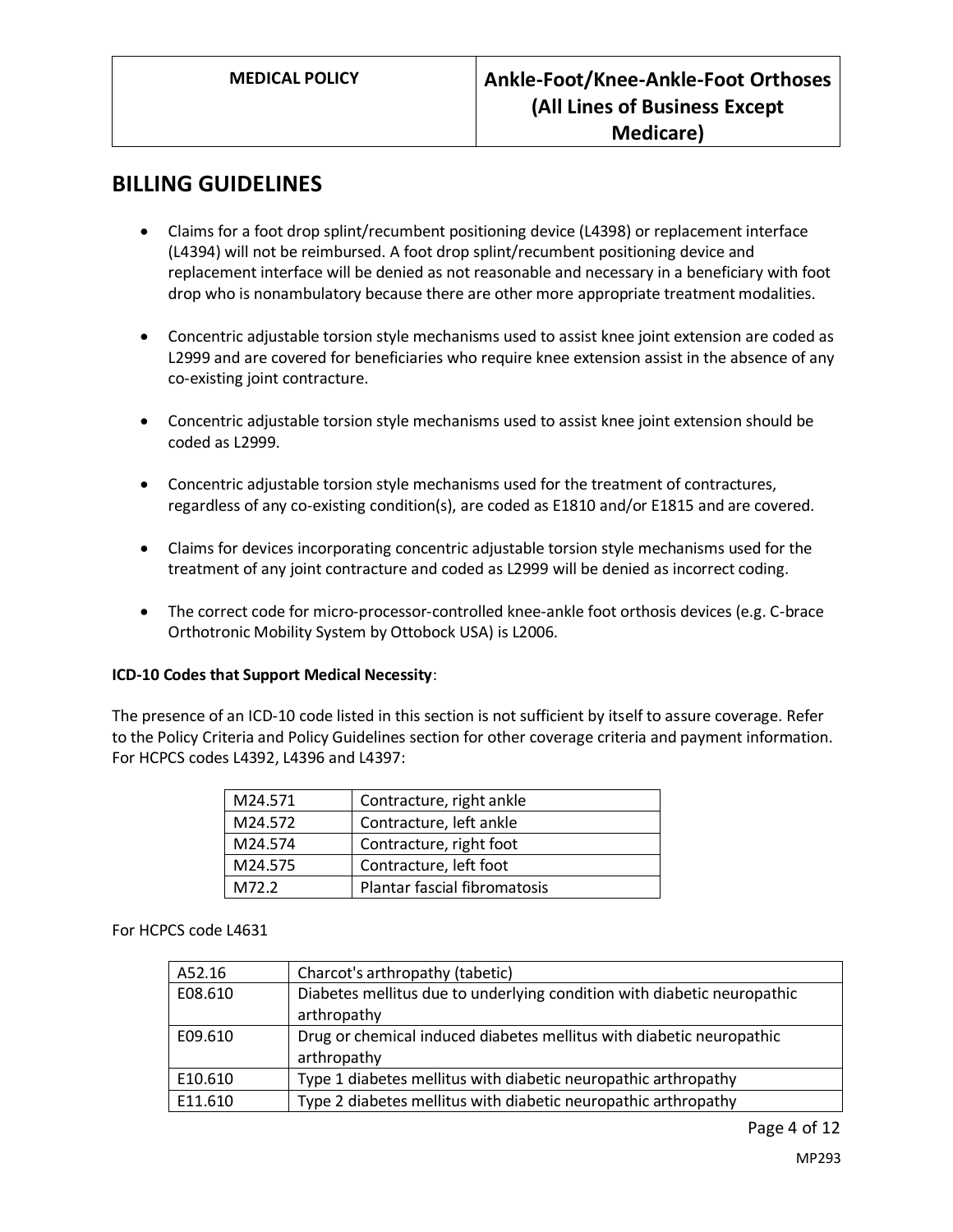| M14.671 | Charcot's joint, right ankle and foot |
|---------|---------------------------------------|
| M14.672 | Charcot's joint, left ankle and foot  |

# **CPT/HCPCS CODES**

| <b>All Lines of Business Except Medicare</b> |                                                                                                                                                                                                                                                                             |
|----------------------------------------------|-----------------------------------------------------------------------------------------------------------------------------------------------------------------------------------------------------------------------------------------------------------------------------|
| <b>Prior Authorization Required</b>          |                                                                                                                                                                                                                                                                             |
| L2006                                        | Knee ankle foot device, any material, single or double upright, swing and stance phase<br>microprocessor control with adjustability, includes all components (e.g., sensors,<br>batteries, charger), any type activation, with or without ankle joint(s), custom fabricated |
|                                              | No Prior Authorization Required                                                                                                                                                                                                                                             |
| A4467                                        | Belt, strap, sleeve, garment, or covering, any type                                                                                                                                                                                                                         |
| A9285                                        | Inversion/eversion correction device                                                                                                                                                                                                                                        |
| L1900                                        | Ankle foot orthosis, spring wire, dorsiflexion assist calf band, custom fabricated                                                                                                                                                                                          |
| L1902                                        | Ankle orthosis, ankle gauntlet or similar, with or without joints, prefabricated, off-the-<br>shelf                                                                                                                                                                         |
| L1904                                        | Ankle orthosis, ankle gauntlet or similar, with or without joints, custom fabricated                                                                                                                                                                                        |
| L1906                                        | Ankle foot orthosis, multiligamentous ankle support, prefabricated, off-the-shelf                                                                                                                                                                                           |
| L1907                                        | Ankle orthosis, supramalleolar with straps, with or without interface/pads, custom<br>fabricated                                                                                                                                                                            |
| L1910                                        | Ankle foot orthosis, posterior, single bar, clasp attachment to shoe counter,<br>prefabricated, includes fitting and adjustment                                                                                                                                             |
| L1920                                        | Ankle foot orthosis, single upright with static or adjustable stop (phelps or perlstein<br>type), custom fabricated                                                                                                                                                         |
| L1930                                        | Ankle foot orthosis, plastic or other material, prefabricated, includes fitting and<br>adjustment                                                                                                                                                                           |
| L1932                                        | AFO, rigid anterior tibial section, total carbon fiber or equal material, prefabricated,<br>includes fitting and adjustment                                                                                                                                                 |
| L1940                                        | Ankle foot orthosis, plastic or other material, custom fabricated                                                                                                                                                                                                           |
| L1945                                        | Ankle foot orthosis, plastic, rigid anterior tibial section (floor reaction), custom<br>fabricated                                                                                                                                                                          |
| L1950                                        | Ankle foot orthosis, spiral, (institute of rehabilitative medicine type), plastic, custom<br>fabricated                                                                                                                                                                     |
| L1951                                        | Ankle foot orthosis, spiral, (institute of rehabilitative medicine type), plastic or other<br>material, prefabricated, includes fitting and adjustment                                                                                                                      |
| L1960                                        | Ankle foot orthosis, posterior solid ankle, plastic, custom fabricated                                                                                                                                                                                                      |
| L1970                                        | Ankle foot orthosis, plastic with ankle joint, custom fabricated                                                                                                                                                                                                            |
| L1971                                        | Ankle foot orthosis, plastic or other material with ankle joint, prefabricated, includes<br>fitting and adjustment                                                                                                                                                          |
| L1980                                        | Ankle foot orthosis, single upright free plantar dorsiflexion, solid stirrup, calf band/cuff<br>(single bar 'bk' orthosis), custom fabricated                                                                                                                               |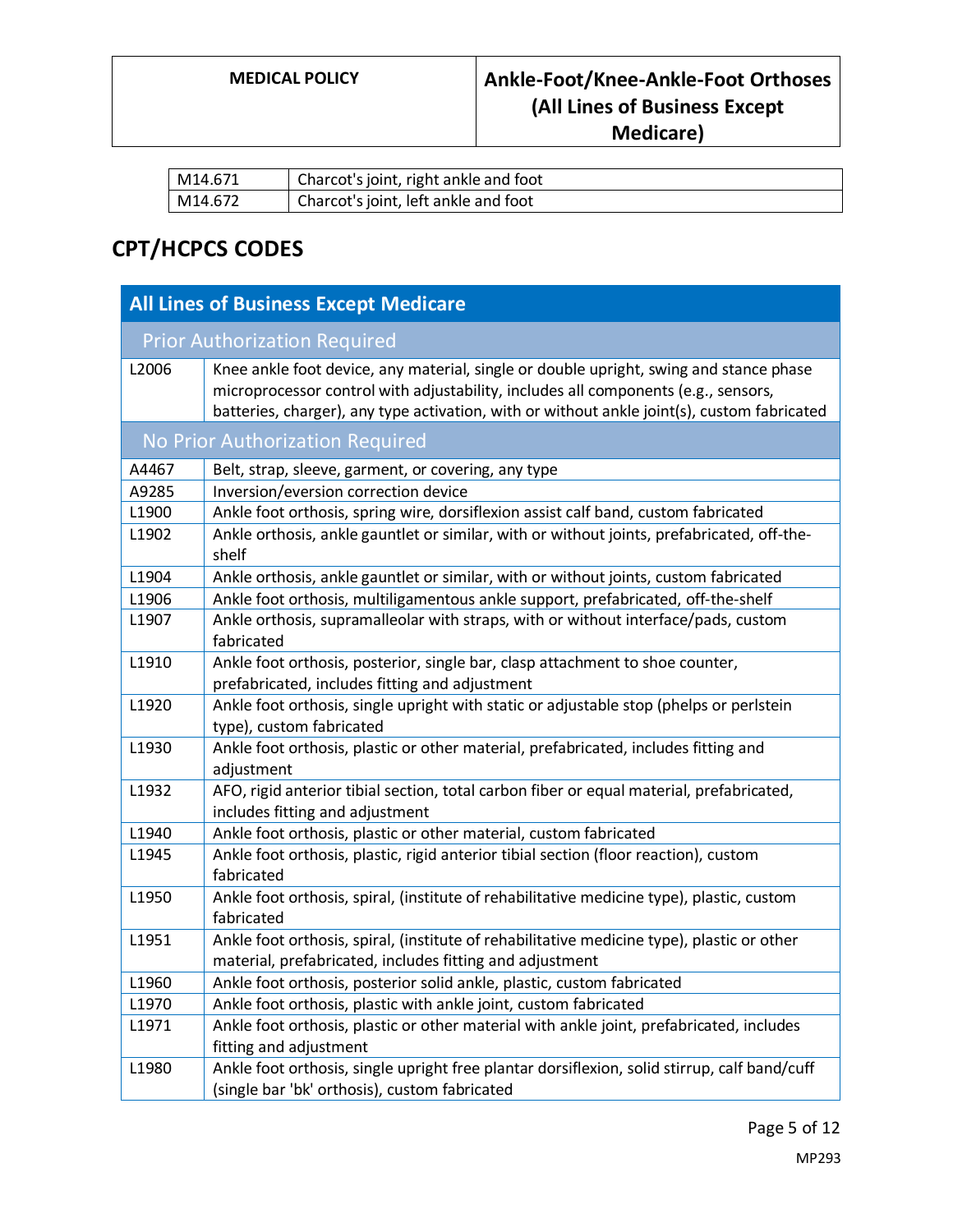| L1990 | Ankle foot orthosis, double upright free plantar dorsiflexion, solid stirrup, calf band/cuff<br>(double bar 'bk' orthosis), custom fabricated               |
|-------|-------------------------------------------------------------------------------------------------------------------------------------------------------------|
| L2000 | Knee ankle foot orthosis, single upright, free knee, free ankle, solid stirrup, thigh and calf<br>bands/cuffs (single bar 'ak' orthosis), custom fabricated |
| L2005 | Knee ankle foot orthosis, any material, single or double upright, stance control,                                                                           |
|       | automatic lock and swing phase release, any type activation, includes ankle joint, any                                                                      |
|       | type, custom fabricated                                                                                                                                     |
| L2010 | Knee ankle foot orthosis, single upright, free ankle, solid stirrup, thigh and calf                                                                         |
|       | bands/cuffs (single bar 'ak' orthosis), without knee joint, custom fabricated                                                                               |
| L2020 | Knee ankle foot orthosis, double upright, free ankle, solid stirrup, thigh and calf                                                                         |
|       | bands/cuffs (double bar 'ak' orthosis), custom fabricated                                                                                                   |
| L2030 | Knee ankle foot orthosis, double upright, free ankle, solid stirrup, thigh and calf                                                                         |
|       | bands/cuffs, (double bar 'ak' orthosis), without knee joint, custom fabricated                                                                              |
| L2034 | Knee ankle foot orthosis, full plastic, single upright, with or without free motion knee,                                                                   |
|       | medial lateral rotation control, with or without free motion ankle, custom fabricated                                                                       |
| L2035 | Knee ankle foot orthosis, full plastic, static (pediatric size), without free motion ankle,                                                                 |
|       | prefabricated, includes fitting and adjustment                                                                                                              |
| L2036 | Knee ankle foot orthosis, full plastic, double upright, with or without free motion knee,                                                                   |
|       | with or without free motion ankle, custom fabricated                                                                                                        |
| L2037 | Knee ankle foot orthosis, full plastic, single upright, with or without free motion knee,                                                                   |
|       | with or without free motion ankle, custom fabricated                                                                                                        |
| L2038 | Knee ankle foot orthosis, full plastic, with or without free motion knee, multi-axis ankle,                                                                 |
|       | custom fabricated                                                                                                                                           |
| L2106 | Ankle foot orthosis, fracture orthosis, tibial fracture cast orthosis, thermoplastic type                                                                   |
|       | casting material, custom fabricated                                                                                                                         |
| L2108 | Ankle foot orthosis, fracture orthosis, tibial fracture cast orthosis, custom fabricated                                                                    |
| L2112 | Ankle foot orthosis, fracture orthosis, tibial fracture orthosis, soft, prefabricated,<br>includes fitting and adjustment                                   |
| L2114 | Ankle foot orthosis, fracture orthosis, tibial fracture orthosis, semi-rigid, prefabricated,                                                                |
|       | includes fitting and adjustment                                                                                                                             |
| L2116 | Ankle foot orthosis, fracture orthosis, tibial fracture orthosis, rigid, prefabricated,                                                                     |
|       | includes fitting and adjustment                                                                                                                             |
| L2126 | Knee ankle foot orthosis, fracture orthosis, femoral fracture cast orthosis, thermoplastic                                                                  |
|       | type casting material, custom fabricated                                                                                                                    |
| L2128 | Knee ankle foot orthosis, fracture orthosis, femoral fracture cast orthosis, custom                                                                         |
|       | fabricated                                                                                                                                                  |
| L2132 | Kafo, fracture orthosis, femoral fracture cast orthosis, soft, prefabricated, includes fitting                                                              |
|       | and adjustment                                                                                                                                              |
| L2134 | Kafo, fracture orthosis, femoral fracture cast orthosis, semi-rigid, prefabricated, includes                                                                |
|       | fitting and adjustment                                                                                                                                      |
| L2136 | Kafo, fracture orthosis, femoral fracture cast orthosis, rigid, prefabricated, includes                                                                     |
|       | fitting and adjustment                                                                                                                                      |
| L2180 | Addition to lower extremity fracture orthosis, plastic shoe insert with ankle joints                                                                        |
| L2182 | Addition to lower extremity fracture orthosis, drop lock knee joint                                                                                         |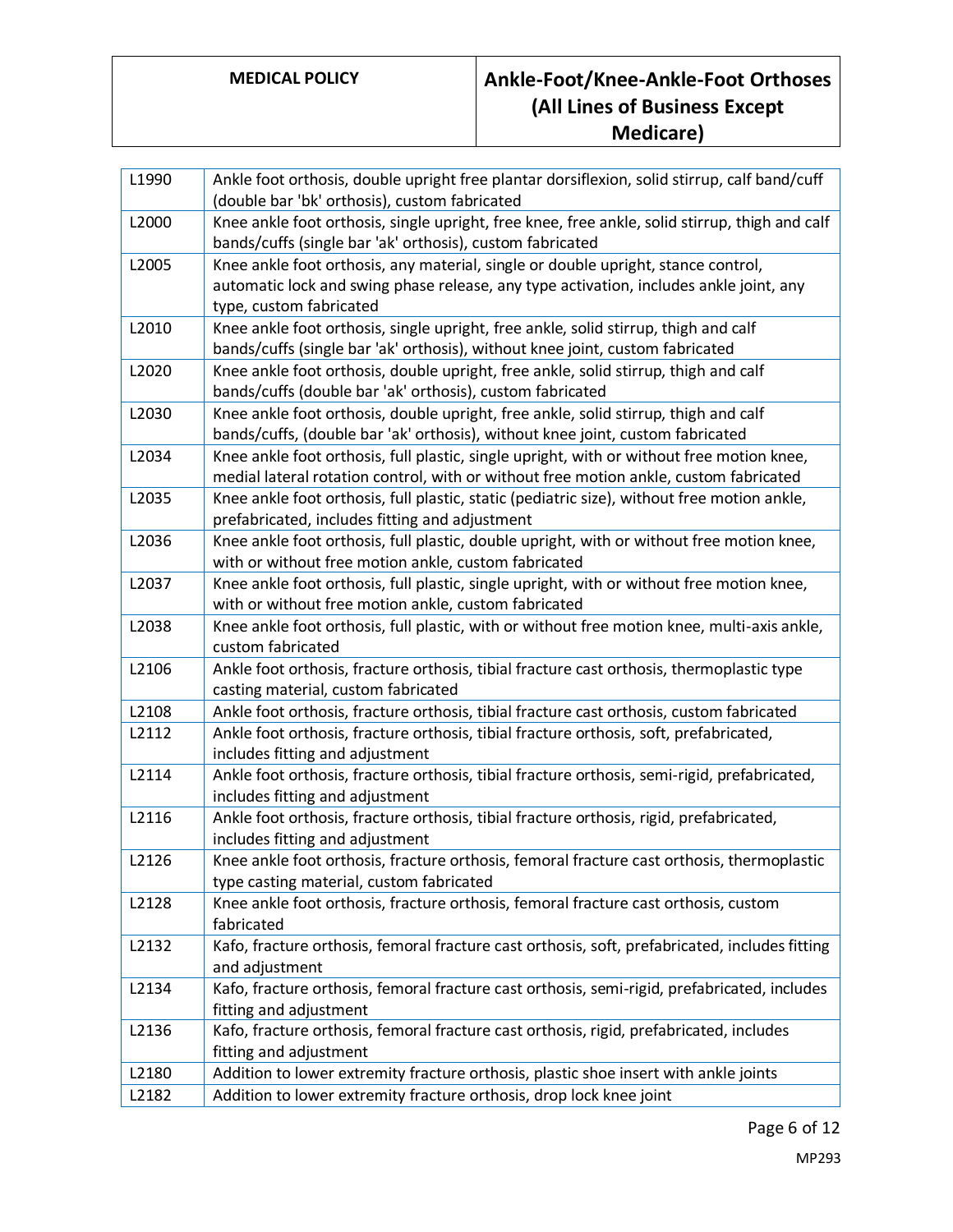| L2184                                                                                           | Addition to lower extremity fracture orthosis, limited motion knee joint                                                                                                                                                                                                                                                                                                                                                                                                                                                                                                                                                                                                                                                                                                                                                             |
|-------------------------------------------------------------------------------------------------|--------------------------------------------------------------------------------------------------------------------------------------------------------------------------------------------------------------------------------------------------------------------------------------------------------------------------------------------------------------------------------------------------------------------------------------------------------------------------------------------------------------------------------------------------------------------------------------------------------------------------------------------------------------------------------------------------------------------------------------------------------------------------------------------------------------------------------------|
| L2186                                                                                           | Addition to lower extremity fracture orthosis, adjustable motion knee joint, lerman type                                                                                                                                                                                                                                                                                                                                                                                                                                                                                                                                                                                                                                                                                                                                             |
| L2188                                                                                           | Addition to lower extremity fracture orthosis, quadrilateral brim                                                                                                                                                                                                                                                                                                                                                                                                                                                                                                                                                                                                                                                                                                                                                                    |
| L2190                                                                                           | Addition to lower extremity fracture orthosis, waist belt                                                                                                                                                                                                                                                                                                                                                                                                                                                                                                                                                                                                                                                                                                                                                                            |
| L2192                                                                                           | Addition to lower extremity fracture orthosis, hip joint, pelvic band, thigh flange, and                                                                                                                                                                                                                                                                                                                                                                                                                                                                                                                                                                                                                                                                                                                                             |
|                                                                                                 | pelvic belt                                                                                                                                                                                                                                                                                                                                                                                                                                                                                                                                                                                                                                                                                                                                                                                                                          |
| L2200                                                                                           | Addition to lower extremity, limited ankle motion, each joint                                                                                                                                                                                                                                                                                                                                                                                                                                                                                                                                                                                                                                                                                                                                                                        |
| L2210                                                                                           | Addition to lower extremity, dorsiflexion assist (plantar flexion resist), each joint                                                                                                                                                                                                                                                                                                                                                                                                                                                                                                                                                                                                                                                                                                                                                |
| L2220                                                                                           | Addition to lower extremity, dorsiflexion and plantar flexion assist/resist, each joint                                                                                                                                                                                                                                                                                                                                                                                                                                                                                                                                                                                                                                                                                                                                              |
| L2230                                                                                           | Addition to lower extremity, split flat caliper stirrups and plate attachment                                                                                                                                                                                                                                                                                                                                                                                                                                                                                                                                                                                                                                                                                                                                                        |
| L2232                                                                                           | Addition to lower extremity orthosis, rocker bottom for total contact ankle foot orthosis,                                                                                                                                                                                                                                                                                                                                                                                                                                                                                                                                                                                                                                                                                                                                           |
|                                                                                                 | for custom fabricated orthosis only                                                                                                                                                                                                                                                                                                                                                                                                                                                                                                                                                                                                                                                                                                                                                                                                  |
| L2240                                                                                           | Addition to lower extremity, round caliper and plate attachment                                                                                                                                                                                                                                                                                                                                                                                                                                                                                                                                                                                                                                                                                                                                                                      |
| L2250                                                                                           | Addition to lower extremity, foot plate, molded to patient model, stirrup attachment                                                                                                                                                                                                                                                                                                                                                                                                                                                                                                                                                                                                                                                                                                                                                 |
| L2260                                                                                           | Addition to lower extremity, reinforced solid stirrup (scott-craig type)                                                                                                                                                                                                                                                                                                                                                                                                                                                                                                                                                                                                                                                                                                                                                             |
| L2265                                                                                           | Addition to lower extremity, long tongue stirrup                                                                                                                                                                                                                                                                                                                                                                                                                                                                                                                                                                                                                                                                                                                                                                                     |
| L2270                                                                                           | Addition to lower extremity, varus/valgus correction ('t') strap, padded/lined or                                                                                                                                                                                                                                                                                                                                                                                                                                                                                                                                                                                                                                                                                                                                                    |
|                                                                                                 | malleolus pad                                                                                                                                                                                                                                                                                                                                                                                                                                                                                                                                                                                                                                                                                                                                                                                                                        |
| L2275                                                                                           | Addition to lower extremity, varus/valgus correction, plastic modification, padded/lined                                                                                                                                                                                                                                                                                                                                                                                                                                                                                                                                                                                                                                                                                                                                             |
| L2280                                                                                           | Addition to lower extremity, molded inner boot                                                                                                                                                                                                                                                                                                                                                                                                                                                                                                                                                                                                                                                                                                                                                                                       |
| L2300                                                                                           | Addition to lower extremity, abduction bar (bilateral hip involvement), jointed,                                                                                                                                                                                                                                                                                                                                                                                                                                                                                                                                                                                                                                                                                                                                                     |
|                                                                                                 | adjustable                                                                                                                                                                                                                                                                                                                                                                                                                                                                                                                                                                                                                                                                                                                                                                                                                           |
| L2310                                                                                           | Addition to lower extremity, abduction bar-straight                                                                                                                                                                                                                                                                                                                                                                                                                                                                                                                                                                                                                                                                                                                                                                                  |
| L2320                                                                                           | Addition to lower extremity, non-molded lacer, for custom fabricated orthosis only                                                                                                                                                                                                                                                                                                                                                                                                                                                                                                                                                                                                                                                                                                                                                   |
| L2330                                                                                           | Addition to lower extremity, lacer molded to patient model, for custom fabricated                                                                                                                                                                                                                                                                                                                                                                                                                                                                                                                                                                                                                                                                                                                                                    |
|                                                                                                 | orthosis only                                                                                                                                                                                                                                                                                                                                                                                                                                                                                                                                                                                                                                                                                                                                                                                                                        |
| L2335                                                                                           | Addition to lower extremity, anterior swing band                                                                                                                                                                                                                                                                                                                                                                                                                                                                                                                                                                                                                                                                                                                                                                                     |
| L2340                                                                                           | Addition to lower extremity, pre-tibial shell, molded to patient model                                                                                                                                                                                                                                                                                                                                                                                                                                                                                                                                                                                                                                                                                                                                                               |
| L2350                                                                                           | Addition to lower extremity, prosthetic type, (bk) socket, molded to patient model,                                                                                                                                                                                                                                                                                                                                                                                                                                                                                                                                                                                                                                                                                                                                                  |
|                                                                                                 | (used for 'ptb' 'afo' orthoses)                                                                                                                                                                                                                                                                                                                                                                                                                                                                                                                                                                                                                                                                                                                                                                                                      |
|                                                                                                 |                                                                                                                                                                                                                                                                                                                                                                                                                                                                                                                                                                                                                                                                                                                                                                                                                                      |
|                                                                                                 |                                                                                                                                                                                                                                                                                                                                                                                                                                                                                                                                                                                                                                                                                                                                                                                                                                      |
|                                                                                                 |                                                                                                                                                                                                                                                                                                                                                                                                                                                                                                                                                                                                                                                                                                                                                                                                                                      |
|                                                                                                 |                                                                                                                                                                                                                                                                                                                                                                                                                                                                                                                                                                                                                                                                                                                                                                                                                                      |
|                                                                                                 |                                                                                                                                                                                                                                                                                                                                                                                                                                                                                                                                                                                                                                                                                                                                                                                                                                      |
|                                                                                                 |                                                                                                                                                                                                                                                                                                                                                                                                                                                                                                                                                                                                                                                                                                                                                                                                                                      |
|                                                                                                 |                                                                                                                                                                                                                                                                                                                                                                                                                                                                                                                                                                                                                                                                                                                                                                                                                                      |
|                                                                                                 |                                                                                                                                                                                                                                                                                                                                                                                                                                                                                                                                                                                                                                                                                                                                                                                                                                      |
|                                                                                                 |                                                                                                                                                                                                                                                                                                                                                                                                                                                                                                                                                                                                                                                                                                                                                                                                                                      |
|                                                                                                 |                                                                                                                                                                                                                                                                                                                                                                                                                                                                                                                                                                                                                                                                                                                                                                                                                                      |
|                                                                                                 |                                                                                                                                                                                                                                                                                                                                                                                                                                                                                                                                                                                                                                                                                                                                                                                                                                      |
|                                                                                                 |                                                                                                                                                                                                                                                                                                                                                                                                                                                                                                                                                                                                                                                                                                                                                                                                                                      |
| L2360<br>L2370<br>L2375<br>L2380<br>L2385<br>L2387<br>L2390<br>L2395<br>L2397<br>L2405<br>L2415 | Addition to lower extremity, extended steel shank<br>Addition to lower extremity, patten bottom<br>Addition to lower extremity, torsion control, ankle joint and half solid stirrup<br>Addition to lower extremity, torsion control, straight knee joint, each joint<br>Addition to lower extremity, straight knee joint, heavy duty, each joint<br>Addition to lower extremity, polycentric knee joint, for custom fabricated knee ankle<br>foot orthosis, each joint<br>Addition to lower extremity, offset knee joint, each joint<br>Addition to lower extremity, offset knee joint, heavy duty, each joint<br>Addition to lower extremity orthosis, suspension sleeve<br>Addition to knee joint, drop lock, each<br>Addition to knee lock with integrated release mechanism (bail, cable, or equal), any<br>material, each joint |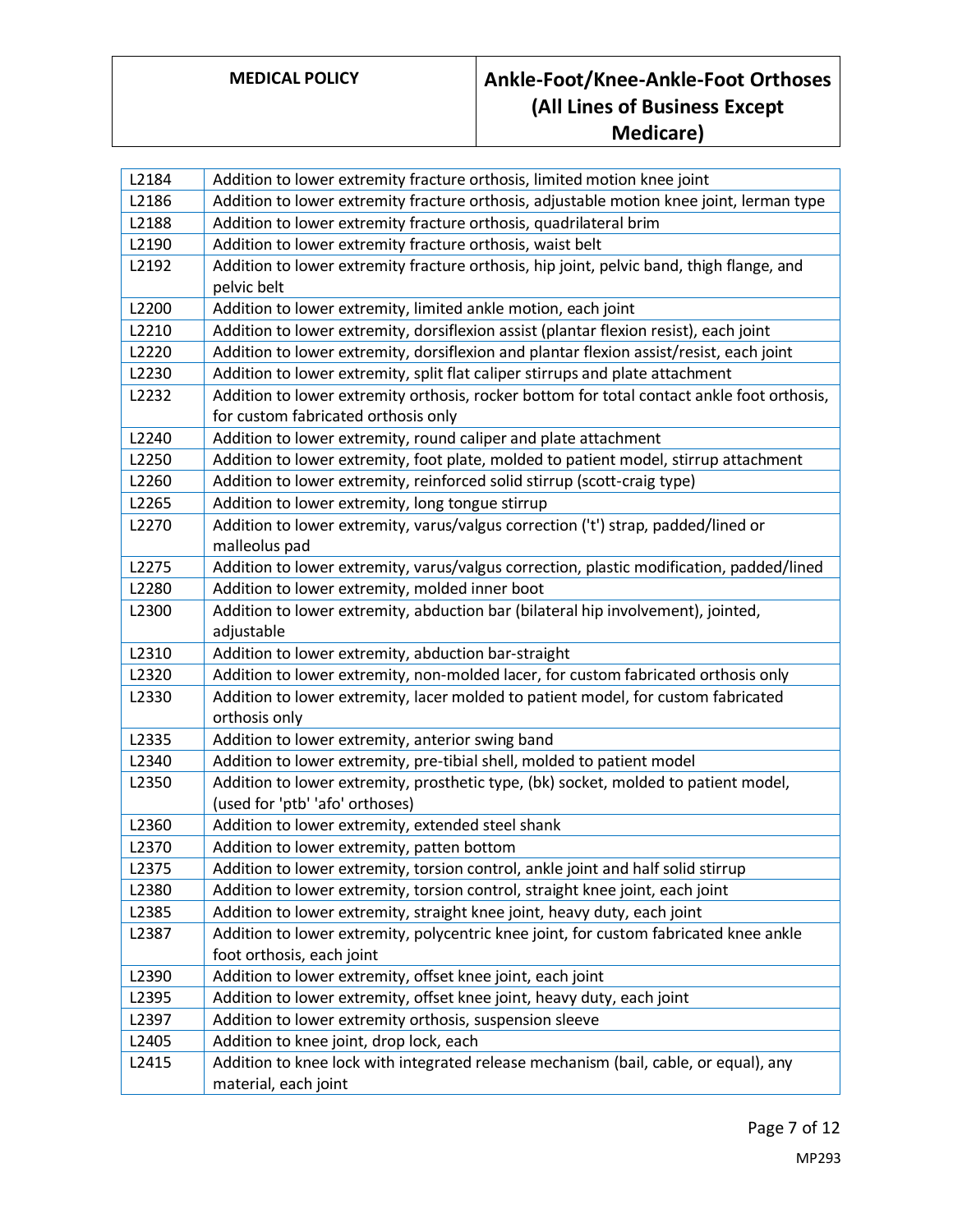| L2425 | Addition to knee joint, disc or dial lock for adjustable knee flexion, each joint                                 |
|-------|-------------------------------------------------------------------------------------------------------------------|
| L2430 | Addition to knee joint, ratchet lock for active and progressive knee extension, each joint                        |
| L2492 | Addition to knee joint, lift loop for drop lock ring                                                              |
| L2500 | Addition to lower extremity, thigh/weight bearing, gluteal/ ischial weight bearing, ring                          |
| L2510 | Addition to lower extremity, thigh/weight bearing, quadri-lateral brim, molded to                                 |
|       | patient model                                                                                                     |
| L2520 | Addition to lower extremity, thigh/weight bearing, quadri- lateral brim, custom fitted                            |
| L2525 | Addition to lower extremity, thigh/weight bearing, ischial containment/narrow m-I brim<br>molded to patient model |
| L2526 | Addition to lower extremity, thigh/weight bearing, ischial containment/narrow m-I brim,<br>custom fitted          |
| L2530 | Addition to lower extremity, thigh-weight bearing, lacer, non-molded                                              |
| L2540 | Addition to lower extremity, thigh/weight bearing, lacer, molded to patient model                                 |
| L2550 | Addition to lower extremity, thigh/weight bearing, high roll cuff                                                 |
| L2750 | Addition to lower extremity orthosis, plating chrome or nickel, per bar                                           |
| L2755 | Addition to lower extremity orthosis, high strength, lightweight material, all hybrid                             |
|       | lamination/prepreg composite, per segment, for custom fabricated orthosis only                                    |
| L2760 | Addition to lower extremity orthosis, extension, per extension, per bar (for lineal                               |
|       | adjustment for growth)                                                                                            |
| L2768 | Orthotic side bar disconnect device, per bar                                                                      |
| L2780 | Addition to lower extremity orthosis, non-corrosive finish, per bar                                               |
| L2785 | Addition to lower extremity orthosis, drop lock retainer, each                                                    |
| L2795 | Addition to lower extremity orthosis, knee control, full kneecap                                                  |
| L2800 | Addition to lower extremity orthosis, knee control, knee cap, medial or lateral pull, for                         |
|       | use with custom fabricated orthosis only                                                                          |
| L2810 | Addition to lower extremity orthosis, knee control, condylar pad                                                  |
| L2820 | Addition to lower extremity orthosis, soft interface for molded plastic, below knee<br>section                    |
| L2830 | Addition to lower extremity orthosis, soft interface for molded plastic, above knee                               |
|       | section                                                                                                           |
| L2840 | Addition to lower extremity orthosis, tibial length sock, fracture or equal, each                                 |
| L2850 | Addition to lower extremity orthosis, femoral length sock, fracture or equal, each                                |
| L2999 | Lower extremity orthoses, not otherwise specified                                                                 |
| L4002 | Replacement strap, any orthosis, includes all components, any length, any type                                    |
| L4010 | Replace trilateral socket brim                                                                                    |
| L4020 | Replace quadrilateral socket brim, molded to patient model                                                        |
| L4030 | Replace quadrilateral socket brim, custom fitted                                                                  |
| L4040 | Replace molded thigh lacer, for custom fabricated orthosis only                                                   |
| L4045 | Replace non-molded thigh lacer, for custom fabricated orthosis only                                               |
| L4050 | Replace molded calf lacer, for custom fabricated orthosis only                                                    |
| L4055 | Replace non-molded calf lacer, for custom fabricated orthosis only                                                |
| L4060 | Replace high roll cuff                                                                                            |
| L4070 | Replace proximal and distal upright for kafo                                                                      |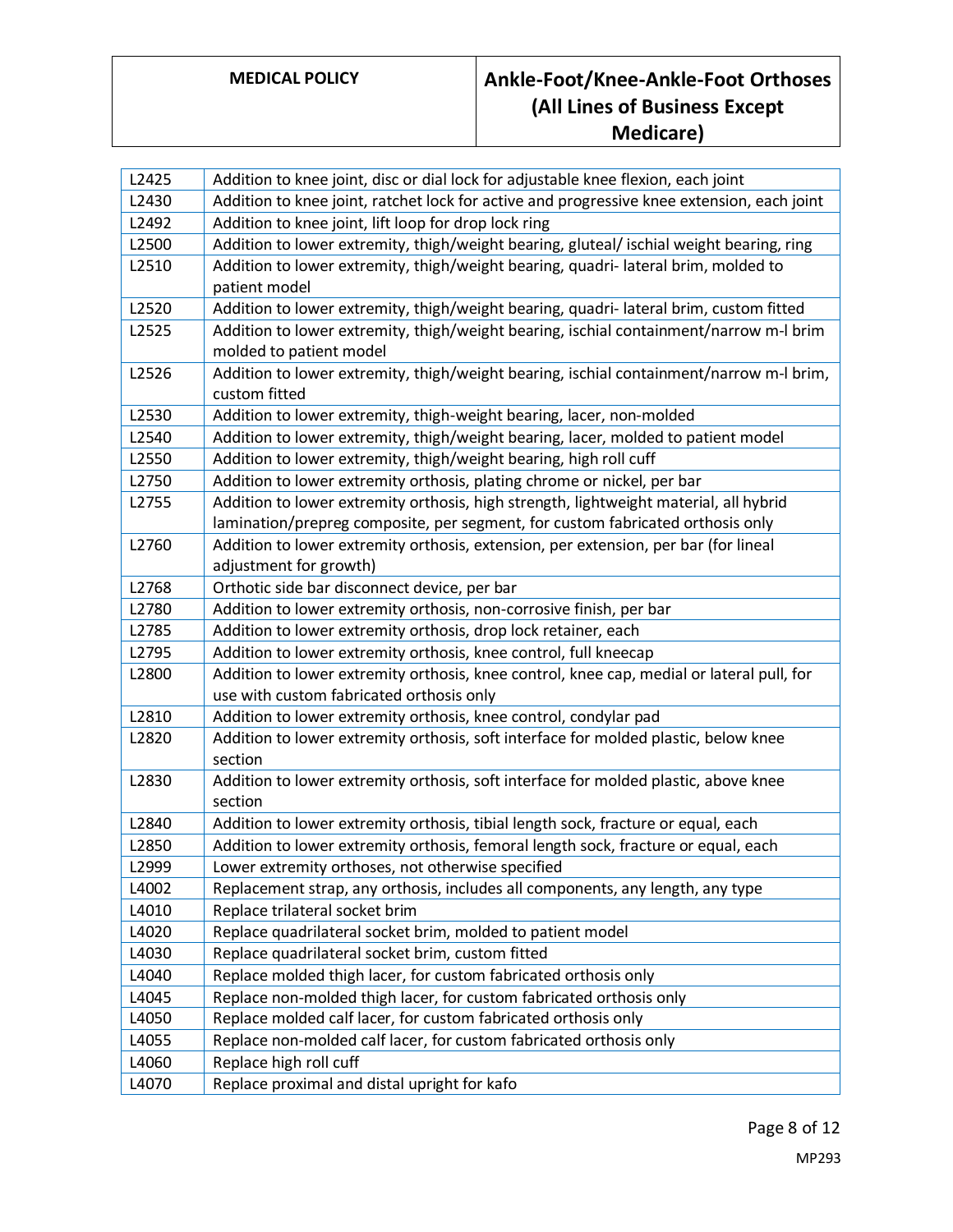| L4080              | Replace metal bands kafo, proximal thigh                                                                                 |
|--------------------|--------------------------------------------------------------------------------------------------------------------------|
| L4090              | Replace metal bands kafo-afo, calf or distal thigh                                                                       |
| L4100              | Replace leather cuff kafo, proximal thigh                                                                                |
| L4110              | Replace leather cuff kafo-afo, calf or distal thigh                                                                      |
| L4130              | Replace pretibial shell                                                                                                  |
| L4205              | Repair of orthotic device, labor component, per 15 minutes                                                               |
| L4210              | Repair of orthotic device, repair or replace minor parts                                                                 |
| L4350              | Ankle control orthosis, stirrup style, rigid, includes any type interface (e.g., pneumatic,                              |
|                    | gel), prefabricated, off-the-shelf                                                                                       |
| L4360              | Walking boot, pneumatic and/or vacuum, with or without joints, with or without                                           |
|                    | interface material, prefabricated item that has been trimmed, bent, molded, assembled,                                   |
|                    | or otherwise customized to fit a specific patient by an individual with expertise                                        |
| L4361              | Walking boot, pneumatic and/or vacuum, with or without joints, with or without                                           |
|                    | interface material, prefabricated, off-the-shelf                                                                         |
| L4370              | Pneumatic full leg splint, prefabricated, off-the-shelf                                                                  |
| L4386              | Walking boot, non-pneumatic, with or without joints, with or without interface material,                                 |
|                    | prefabricated item that has been trimmed, bent, molded, assembled, or otherwise                                          |
|                    | customized to fit a specific patient by an individual with expertise                                                     |
| L4387              | Walking boot, non-pneumatic, with or without joints, with or without interface material,<br>prefabricated, off-the-shelf |
| L4392              | Replacement, soft interface material, static afo                                                                         |
| L4394              | Replace soft interface material, foot drop splint                                                                        |
| L4396              | Static or dynamic ankle foot orthosis, including soft interface material, adjustable for fit,                            |
|                    | for positioning, may be used for minimal ambulation, prefabricated item that has been                                    |
|                    | trimmed, bent, molded, assembled, or otherwise customized to fit a specific patient by                                   |
|                    | an individual with expertise                                                                                             |
| L4397              | Static or dynamic ankle foot orthosis, including soft interface material, adjustable for fit,                            |
|                    | for positioning, may be used for minimal ambulation, prefabricated, off-the-shelf                                        |
| L4398              | Foot drop splint, recumbent positioning device, prefabricated, off-the-shelf                                             |
| L4631              | Ankle foot orthosis, walking boot type, varus/valgus correction, rocker bottom, anterior                                 |
|                    | tibial shell, soft interface, custom arch support, plastic or other material, includes straps                            |
|                    | and closures, custom fabricated                                                                                          |
| <b>Not Covered</b> |                                                                                                                          |
| A9283              | Foot pressure off loading/supportive device, any type, each                                                              |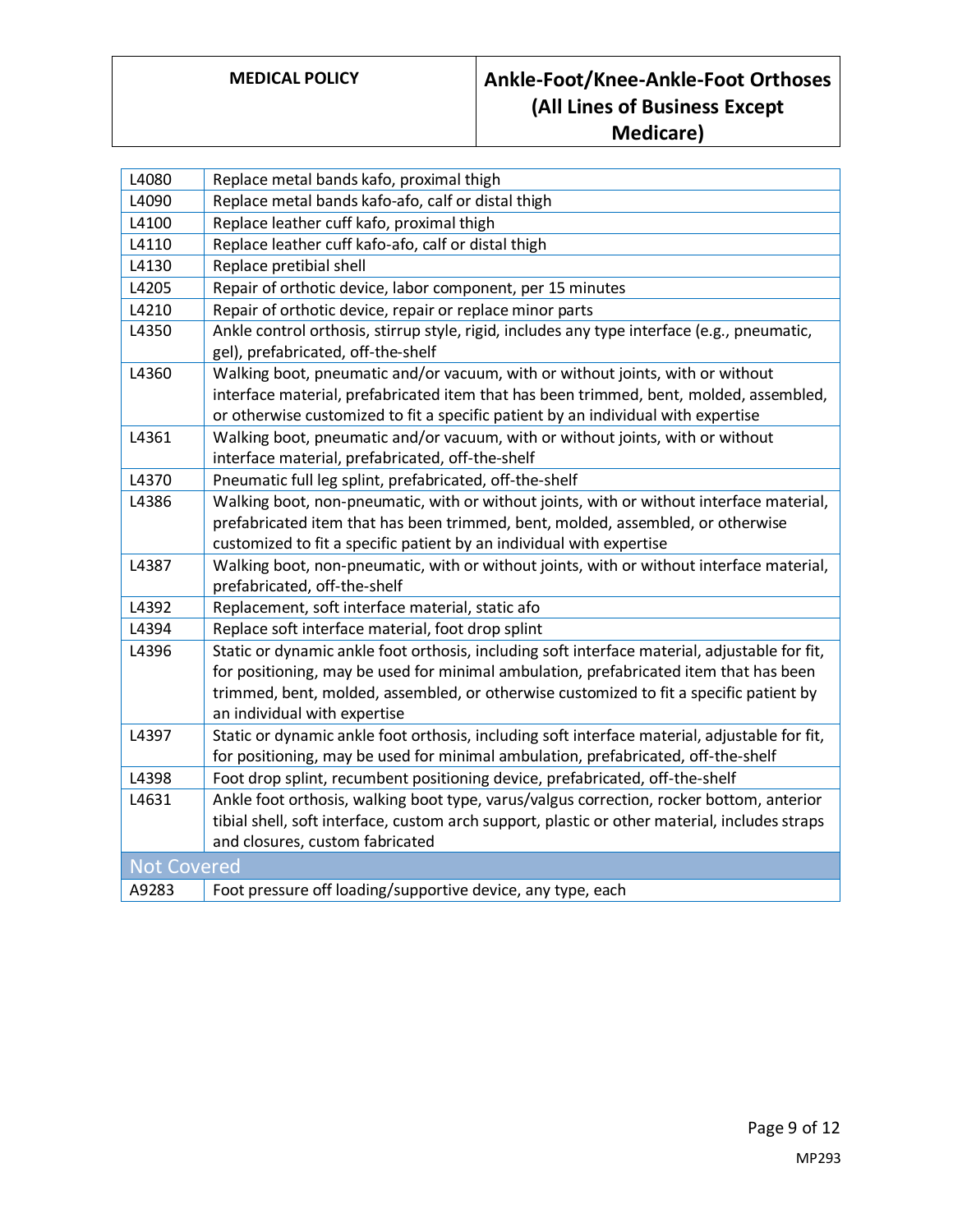## **DESCRIPTION**

### Ankle-Foot Orthosis (AFO)

An ankle-foot orthosis is a support intended to control the position and motion of the ankle, compensate for weakness, or correct deformities. AFOs can be used to support weak limbs, or to position a limb with contracted muscles into a more normal position. In addition, AFOs are used to control foot drop caused by a variety of neurologic and musculoskeletal disorders. The goal of AFO use is to stabilize the foot and ankle and provide toe clearance during the swing phase of gait. A typical AFO creates an L-shaped frame around the foot and ankle, extending from just below the knee to the metatarsal heads of the foot. *<sup>3</sup>*

#### Knee-Ankle-Foot Orthosis (KAFO)

A Knee Ankle Foot Orthosis is a lower extremity orthotic that is used to control instabilities in the knee and lower limb by maintaining proper alignment and controlling motion.

### Microprocessor-Controlled Orthoses

Microprocessor activated mobility devices combine electronic components with specialized orthotic braces to reportedly provide assistance in walking to individuals with back injuries or leg muscle weakness. Examples of microprocessor activated devices include, but may not be limited to, the C-Brace Orthotronic Mobility System (Ottobock USA).

## **REVIEW OF EVIDENCE**

Criteria for ankle-foot orthoses (AFO) and knee-ankle-foot orthoses (KAFO) are based on guidance documents form the Center for Medicare and Medicaid services. As such, a review of the ECRI, Hayes, Cochrane, and PubMed databases was conducted solely regarding the use of microprocessor-controlled KAFO devices. Below is a summary of the available evidence identified through February 2022.

In 2021, Hayes published an evidence analysis research brief addressing the safety and efficacy of the C-Brace (Ottobock) for Mobility and Stability Following Paralysis of the Lower Extremity.<sup>4</sup> A search of the peer-reviewed, published literature yielded a paucity of evidence addressing the use of the C-Brace for mobility and stability following paralysis of the lower extremity. Studies included for review (1 prospective controlled trial, 1 prospective uncontrolled study, and 1 user survey) suffered from small sample-sizes and lack of long-term follow-up.

# **CLINICAL PRACTICE GUIDELINES**

No relevant clinical practice guidelines addressing the use of microprocessor-controlled KAFO devices were identified.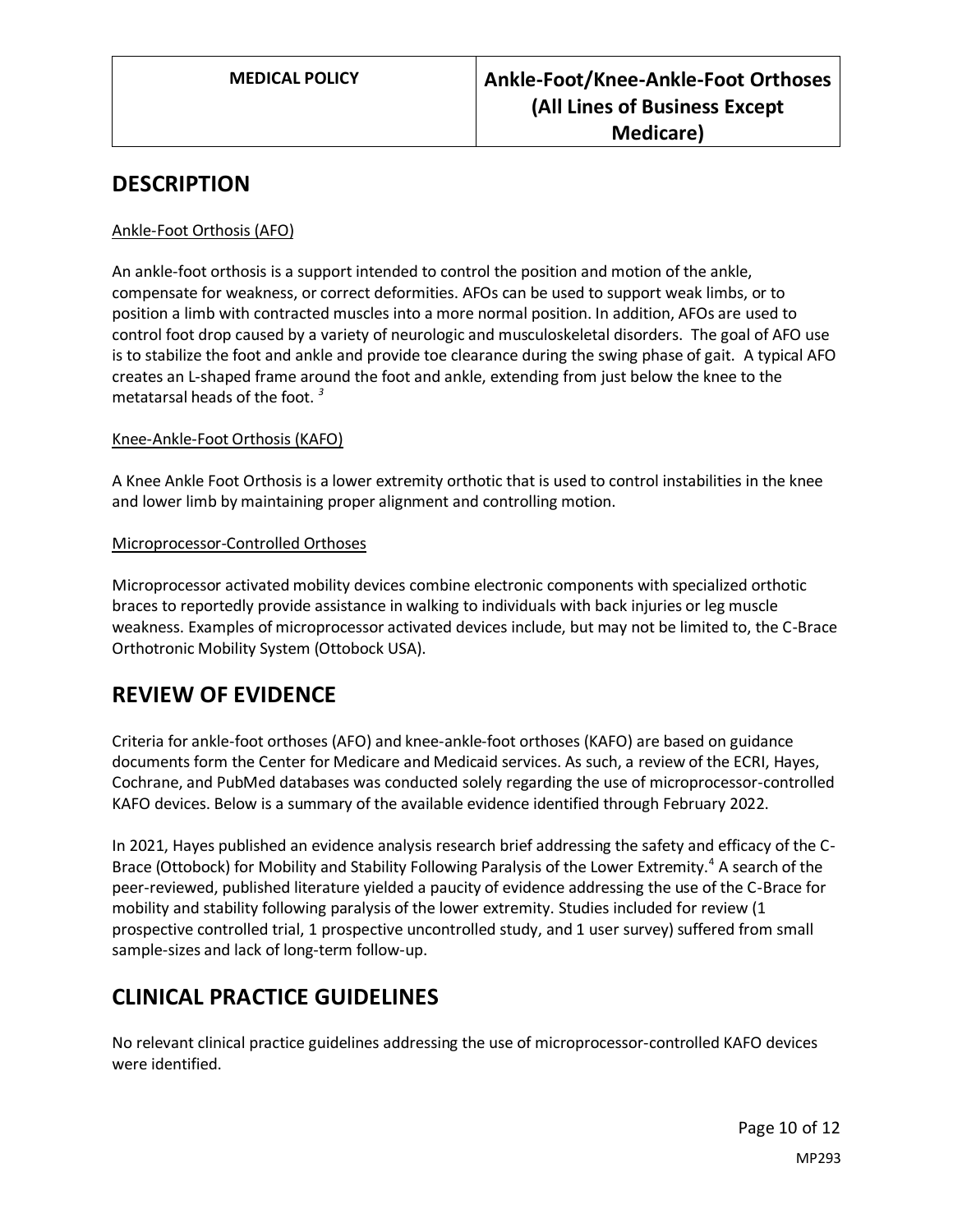## <span id="page-10-0"></span>**POLICY SUMMARY**

Evidence is insufficient to establish the effectiveness of microprocessor-controlled KAFO devices, especially in comparison to a standard orthotics; therefore, orthotronic mobility systems (i.e., C-brace) are considered investigational and are not covered. Larger, high quality studies are needed to determine safety and efficacy. Ongoing clinical trials addressing these devices may be helpful in addressing existing gaps in the evidence base.

# **INSTRUCTIONS FOR USE**

Company Medical Policies serve as guidance for the administration of plan benefits. Medical policies do not constitute medical advice nor a guarantee of coverage. Company Medical Policies are reviewed annually and are based upon published, peer-reviewed scientific evidence and evidence-based clinical practice guidelines that are available as of the last policy update. The Companies reserve the right to determine the application of Medical Policies and make revisions to Medical Policies at any time. Providers will be given at least 60-days' notice of policy changes that are restrictive in nature.

The scope and availability of all plan benefits are determined in accordance with the applicable coverage agreement. Any conflict or variance between the terms of the coverage agreement and Company Medical Policy will be resolved in favor of the coverage agreement.

## **REGULATORY STATUS**

## Mental Health Parity Statement

Coverage decisions are made on the basis of individualized determinations of medical necessity and the experimental or investigational character of the treatment in the individual case. In cases where medical necessity is not established by policy for specific treatment modalities, evidence not previously considered regarding the efficacy of the modality that is presented shall be given consideration to determine if the policy represents current standards of care.

# **MEDICAL POLICY CROSS REFERENCES**

• Ankle-Foot/Knee-Ankle-Foot Orthoses (Medicare Only)

## **REFERENCES**

- 1. Centers for Medicare & Medicaid Services. Local Coverage Determination (LCD): Ankle-Foot/Knee-Ankle-Foot Orthosis (L33686). [https://www.cms.gov/medicare-coverage](https://www.cms.gov/medicare-coverage-database/details/lcd-details.aspx?lcdid=33686)[database/details/lcd-details.aspx?lcdid=33686.](https://www.cms.gov/medicare-coverage-database/details/lcd-details.aspx?lcdid=33686) Published 2020. Accessed 3/18/2022.
- 2. Centers for Medicare & Medicaid Services. Local Coverage Article: Ankle-Foot/Knee-Ankle-Foot Orthoses - Policy Article (A52457). [https://www.cms.gov/medicare-coverage](https://www.cms.gov/medicare-coverage-database/details/article-details.aspx?articleId=52457)[database/details/article-details.aspx?articleId=52457.](https://www.cms.gov/medicare-coverage-database/details/article-details.aspx?articleId=52457) Published 2021. Accessed 3/18/2022.

Page 11 of 12